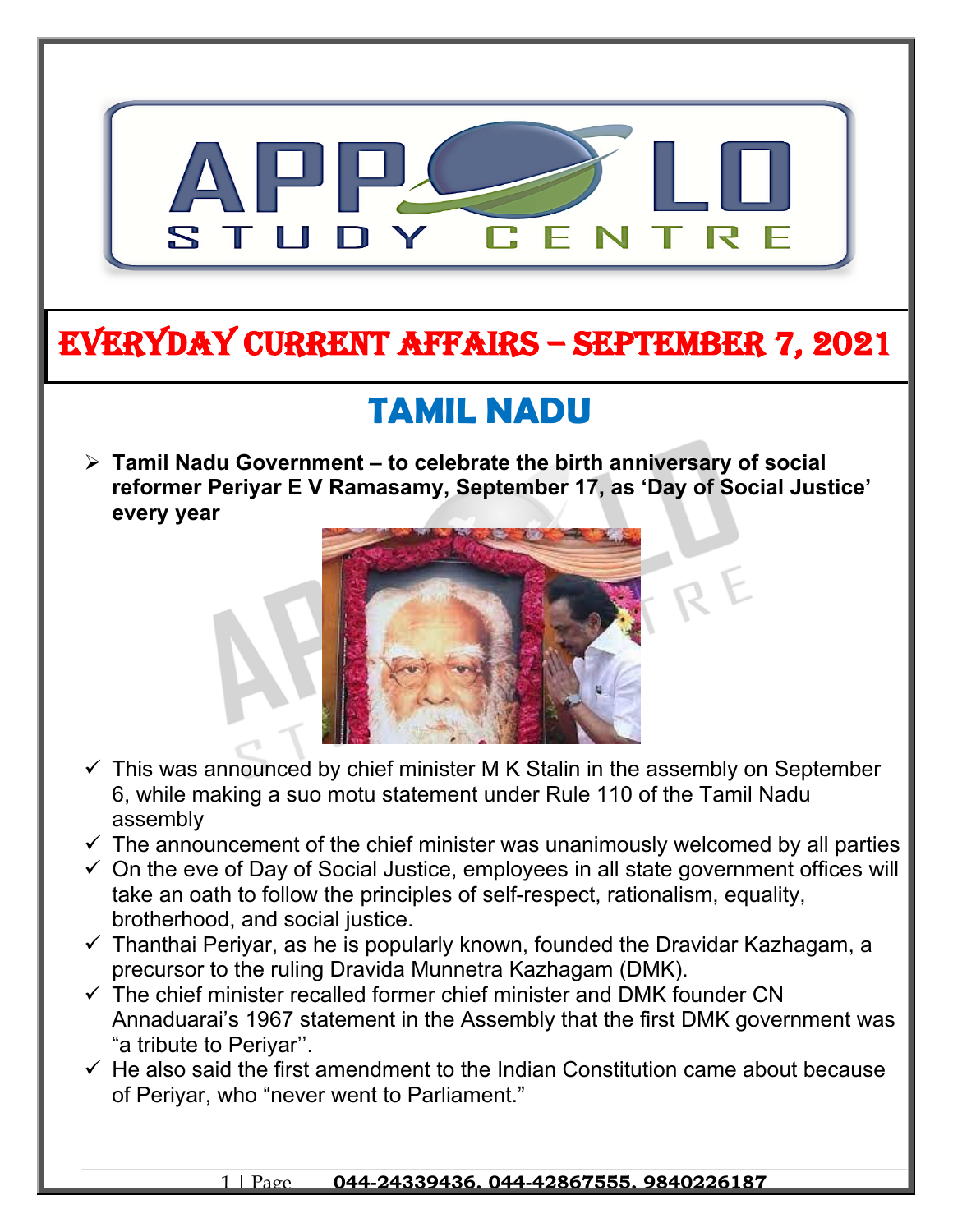- $\checkmark$  The first amendment to the Constitution in 1951 was regarding "fundamental rights", the right to freedom of speech, rights against the compulsory acquisition of property and rights against non-discrimination
- $\checkmark$  Periyar is highly revered in the state for his fight against discrimination of women and some of his revolutionary ideas like the right to women in family properties were transformed into legislation
- $\checkmark$  Born on September 17, 1879, Periyar is hailed as the father of the Dravidian movement and enjoyed an iconic status with his ideals, particularly his stance against oppression.
- $\checkmark$  Periyar dropped his surname 'Naicker'– a caste name to highlight his ideal on caste discrimination
- **On September 6, state-run power utility, Tangedco signed a memorandum of understanding with Indian Renewable Energy Development Agency, a government of India enterprise for mutual collaboration**
- $\checkmark$  The MoU is aimed at providing advisory services to Tangedco to augment the capacity with new projects and technology in the sector.
- $\checkmark$  The MoU was signed in the presence of chief minister M K Stalin at the Secretariat.



- Electricity minister V Senthil Balaji, Tangedco CMD Rajesh Lakhoni and IREDA CMD Pradip Kumar Das were present during the occasion.
- $\checkmark$  Under the MoU, IREDA will extend its technical expertise to TANGEDCO for Renewable energy project development, bid process management, and implementation support.
- $\checkmark$  Tamil Nadu plans to add 25,000 MW of new capacity in the next 10 years to bring down power purchase cost and achieve self-sufficiency in meeting energy needs of the State.
- $\checkmark$  Accordingly, TANGEDCO is planning for 20,000 MW of Solar Power Project, 3,000 MW of Pumped Storage Hydro Electric Project, and 2,000 MW of Gas Based Power Plant for efficient Renewable integration.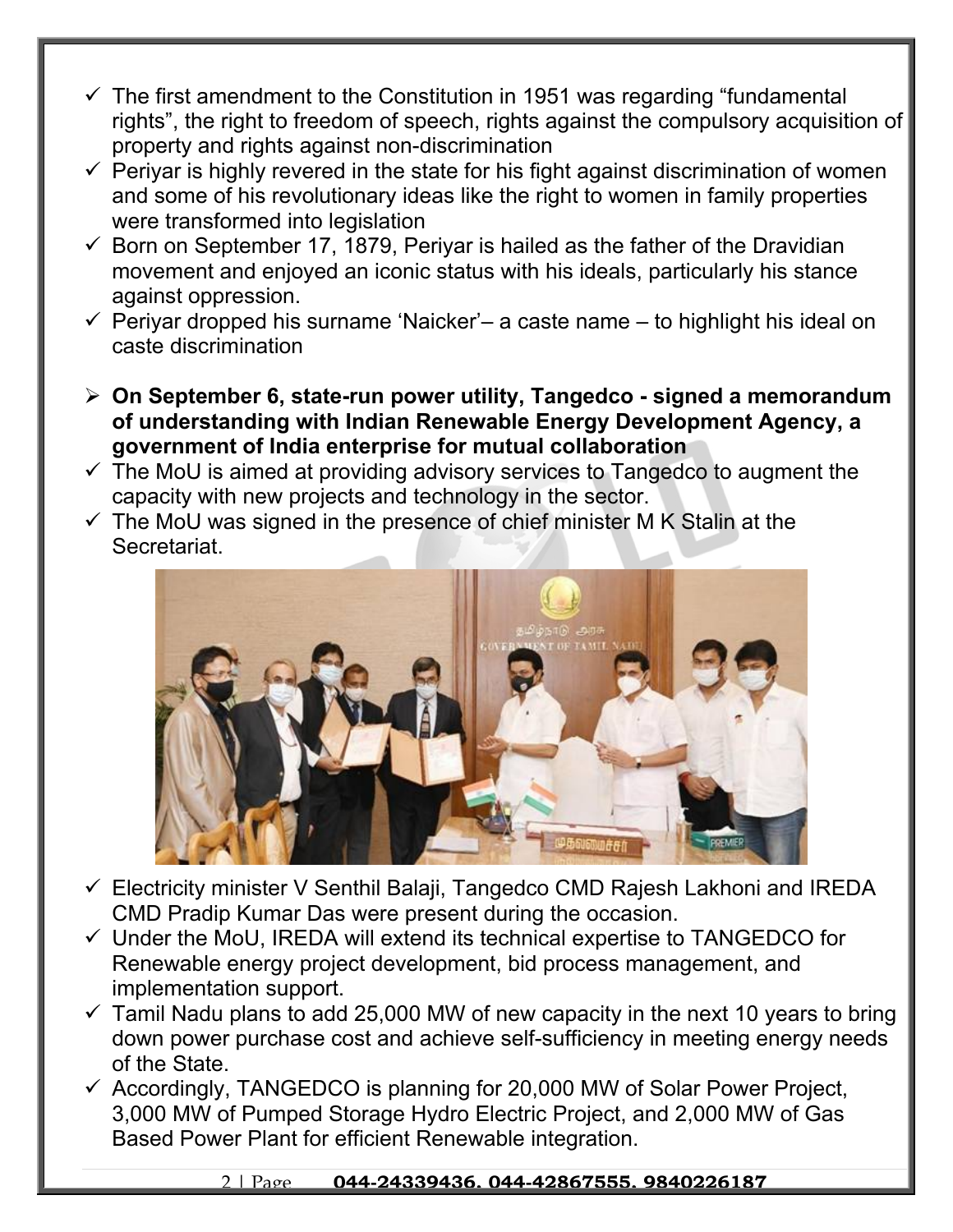- $\checkmark$  The estimated loan required for the above projects is about Rs. 1.32 lakh crore.
- $\checkmark$  As per the agreement, IREDA will provide advisory services in matters relating to assistance in market assessment, assessment support in project development, assistance in bid process management and implementation support.
- $\checkmark$  In debt raising, the agency will provide support in understanding the market instrument, undertake due diligence activities and prepare the information memorandum for raising funds.
- $\checkmark$  The MoU can be extended after five years upon mutual consent.
- $\checkmark$  The state government is keen on investing in renewable energy as its own generation from thermal power stations is only 4,320MW, in comparison with the average demand of 15,000MW.
- $\checkmark$  Moreover, half of TANGEDCO's thermal plants are over 25 years old and need to be replaced.
- $\checkmark$  IREDA is the financing arm of Ministry of New and Renewable Energy, created for funding renewable and energy efficiency projects, for advisory services and for providing its technical expertise
- **The Asian Development Bank (ADB) has approved a \$150 million (about Rs.1,095 crore) loan for a sustainable housing project for the urban poor in Tamil Nadu**
- $\checkmark$  The loan to provide access to inclusive, resilient, and sustainable housing for the urban poor in the state was approved on September 3, 2021
- $\checkmark$  Tamil Nadu has a population of more than 72 million, with nearly half of which are living in urban areas.
- $\checkmark$  Tamil Nadu's housing shortfall accounts for 6.66% of the national deficit
- $\checkmark$  The project will construct housing units in nine different locations and relocate about 6,000 households vulnerable to natural hazards to safer locations through the Tamil Nadu Slum Clearance Board
- $\checkmark$  It will also help Tamil Nadu's Directorate of Town and Country Planning develop regional plans to map the state's economic and infrastructure development.
- $\checkmark$  A portion of ADB's assistance will be invested by the state government as equity into the Tamil Nadu Shelter Fund
- $\checkmark$  This will assist private sector financing and support investments mainly in industrial housing and working women's hostels for low-income and migrant workers.
- $\checkmark$  In addition, ADB will provide a \$1.5 million (around Rs 10.95 crore) technical assistance (TA) grant from its Technical Assistance Special Fund
- $\checkmark$  This funding will support the capacity building of government agencies responsible for delivering affordable housing and regional planning in the state
- **SRM Institute of Science and Technology (SRMIST), Kattankulathur received the first prize in AICTE national level clean and smart campus award 2020 in the "University/Deemed-to-be University" category.**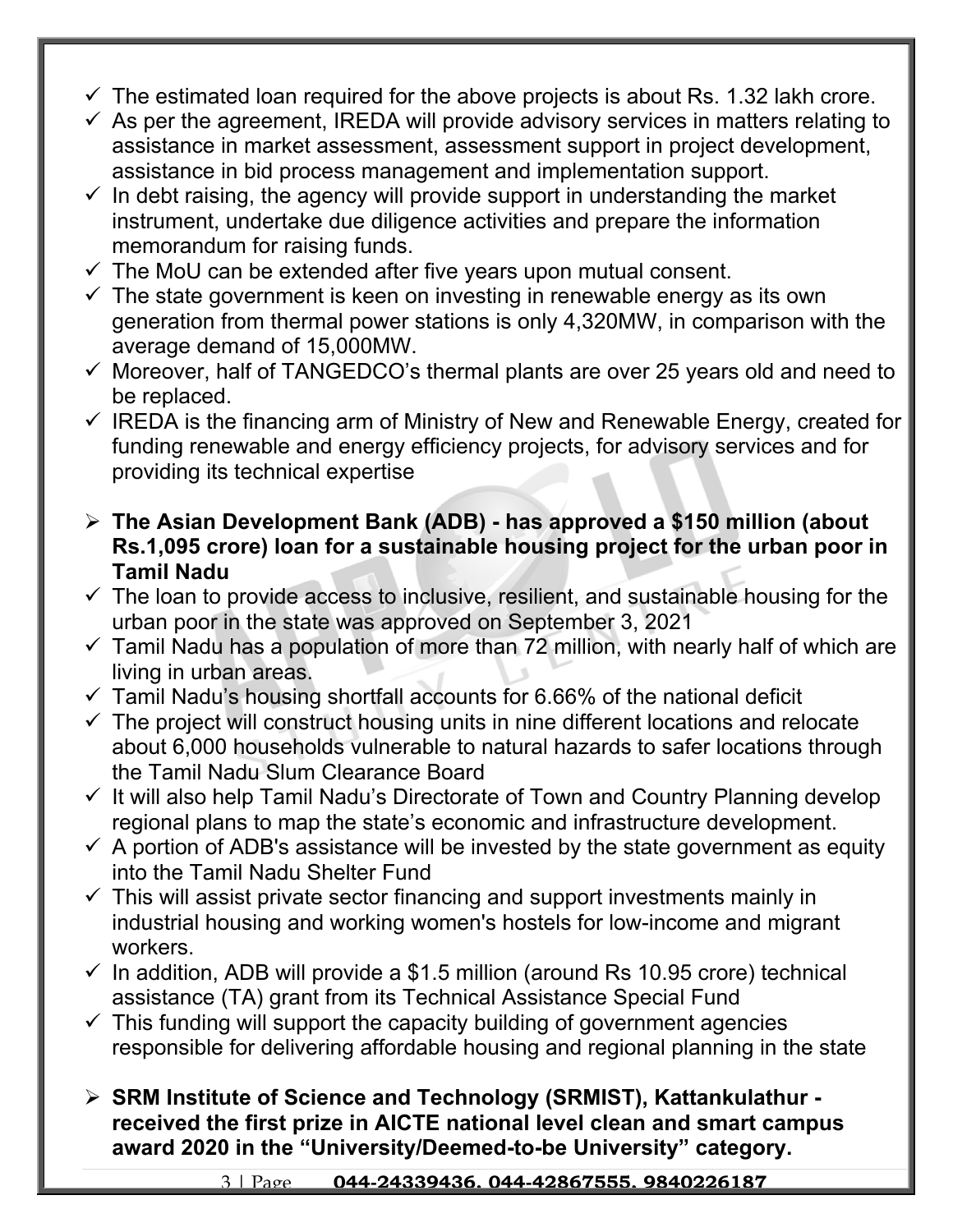

- $\checkmark$  The certificate of excellence was presented by Union minister of education Dharmendra Pradhan to university vice-chancellor C Muthamizhchelvan.
- $\checkmark$  Dr P Supraja, Assistant Professor, Department of Networking and Communications, School of Computing, SRMIST, has been awarded as 'Best Teacher' under AICTE-Visvesvaraya Best Teacher Award 2021 in recognition of her teaching excellence in technical education
- $\checkmark$  Further, the institution's team Clotech has won second prize in the category "Barriers in Accessing Adequate Health Care Service" for presenting a prototype/innovative solution of 'Niramay'

## **INTERNATIONAL**

- **On August 5, the UAE has announced a new class of visas called** *'***Green Visas***'* **which will allow expats to apply for work without employer sponsorship**
- $\checkmark$  Another stream of visa that was announced under the banner of 'Projects of the 50' was the federal freelancers visa for self-employed workers based in the UAE and overseas in specialised fields such as artificial intelligence, blockchain and digital currencies.
- $\checkmark$  The existing Golden Visa eligibility will be expanded to include managers, CEOs, specialists in science, engineering, health, education, business management and technology.
- $\checkmark$  The decision of the government is targeted on investors and highly skilled workers as well as students and graduates
- $\checkmark$  The Green Visa holders can sponsor their parents and children up to the age of 25 on their permits.
- $\checkmark$  Green visas are work permits with residency for pioneers, entrepreneurs and other professionals.
- $\checkmark$  The UAE government has also decided to allow people who lost their jobs to remain in the UAE for up to 6 months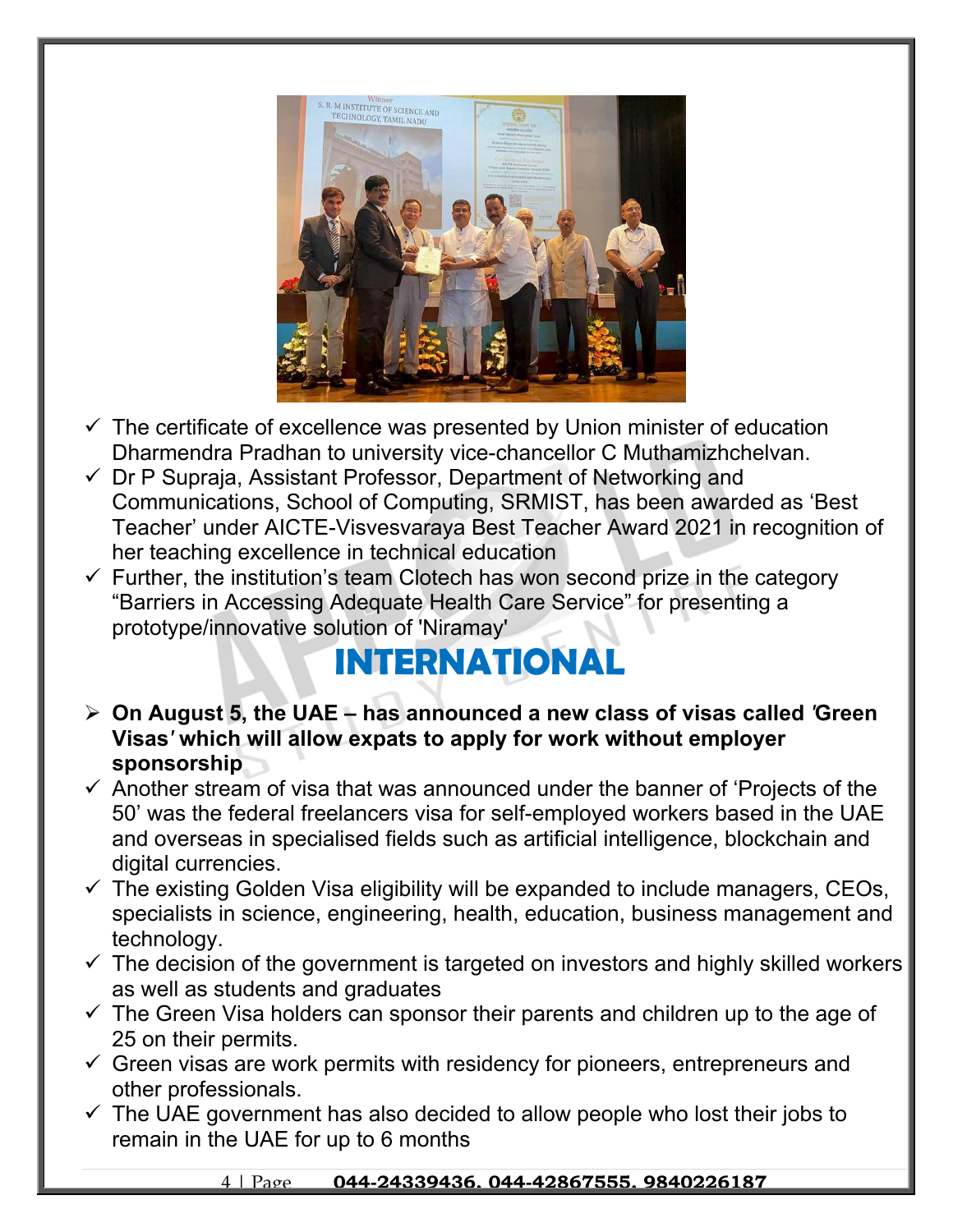- $\checkmark$  Generally, foreigners are only given limited visas tied to their employment, and long-term residency is difficult to obtain
- $\checkmark$  'Projects of the 50' is a series of development and economic projects aimed at making UAE an ideal destination for highly skilled individuals and investors
- $\checkmark$  Foreign residents form 80% of the population of the UAE and are critical to the economy of the country for the past few decades.
- $\checkmark$  The UAE tops the list of hosting the largest number of immigrants from India, stated to be 3.5 million, according to a 2020 UN report
- $\checkmark$  In 2019, the UAE launched the 10-year "Golden visa" to attract wealthy individuals and highly skilled workers, the first such scheme in the Gulf.
- $\checkmark$  Along with the UAE government, the governments in Saudi Arabia and Qatar have also allowed permanent residency for expats in some categories.

#### **DEFENCE**

- **Defence Minister Rajnath Singh to meet his Australian counterpart Peter Dutton in New Delhi to discuss specific measures to further expand the bilateral defence cooperation on September 10.**
- $\checkmark$  This will be followed by the two defence ministers joining foreign minister S Jaishankar and his counterpart Marise Payne for the first 'two-plus-two' ministerial dialogue between the two countries on September 11.
- $\checkmark$  Defence ties with Australia have gained a lot of momentum after the bilateral relationship was upgraded to a 'Comprehensive Strategic Partnership' in June 2020.
- $\checkmark$  With Australia now becoming a permanent member of the quadrilateral 'Malabar' naval exercise, the 25th edition of the exercise was conducted off Gaum in the Western Pacific late last month
- $\checkmark$  Australia is also keen on India joining his country's largest biennial wargames called 'Talisman Sabre' in 2023.
- **On September 6, India and Australia kicked off the 4th edition of their bilateral naval exercise 'AUSINDEX' off Darwin.**



5 | Page **044-24339436, 044-42867555, 9840226187**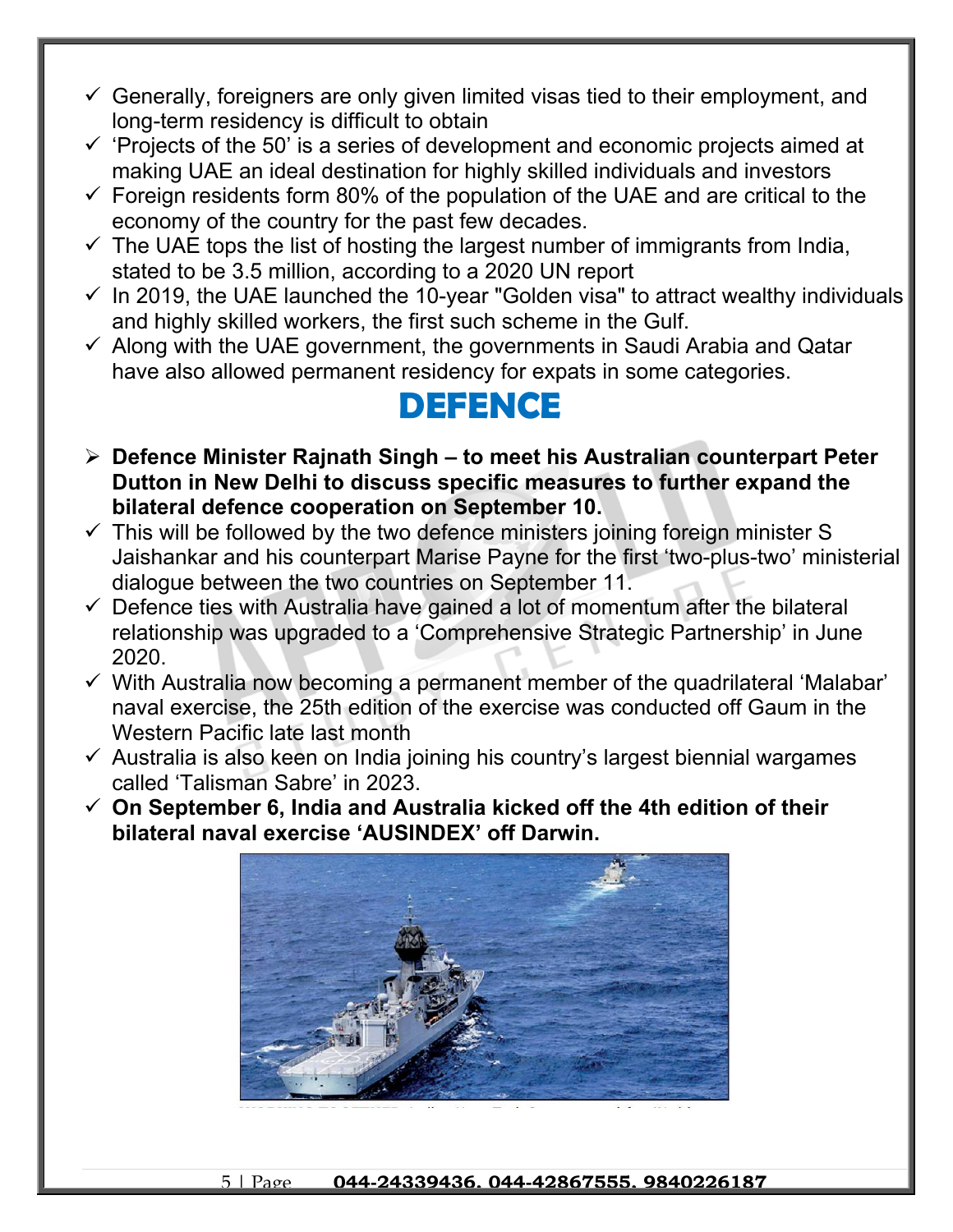- $\checkmark$  India has deployed guided-missile frigate INS Shivalik and anti-submarine warfare corvette INS Kadmatt for the exercise under the Command of Flag Officer Commanding, Eastern Fleet
- $\checkmark$  Australia is taking part with frigate HMAS Warramunga and submarine HMAS Rankin as well as F-18A fighter jets and P-8A maritime patrol aircraft.

### **SPORTS**

- **Portugal's Cristiano Ronaldo overtook Iran's Ali Daei as the top men's career international goal scorer in the history of football**
- $\checkmark$  The Portugal captain scored his 110th goal for Portugal in the 89th minute against Ireland in a World Cup qualifier recently



| Cristiano Ronaldo (Portugal)<br>180<br>0.62<br>1<br>111<br>$\overline{2}$<br>Ali Daei (Iran)<br>109<br>149<br>0.73<br>Mokhtar Dahari (Malaysia)<br>89<br>142<br>0.62<br>3<br>Ferenc Puskas (Hungary)<br>85<br>0.99<br>84<br>4<br>5<br>Godfrey Chitalu (Zambia)<br>79<br>111<br>0.71<br>0.57<br>Hussein Saeed (Iraq)<br>78<br>137<br>6<br>$\overline{7}$<br>Pele (Brazil)<br>0.84<br>77<br>92 | <b>GOALS</b> | <b>GAMES</b> | Goals<br>Per<br>Game |  |
|----------------------------------------------------------------------------------------------------------------------------------------------------------------------------------------------------------------------------------------------------------------------------------------------------------------------------------------------------------------------------------------------|--------------|--------------|----------------------|--|
|                                                                                                                                                                                                                                                                                                                                                                                              |              |              |                      |  |
|                                                                                                                                                                                                                                                                                                                                                                                              |              |              |                      |  |
|                                                                                                                                                                                                                                                                                                                                                                                              |              |              |                      |  |
|                                                                                                                                                                                                                                                                                                                                                                                              |              |              |                      |  |
|                                                                                                                                                                                                                                                                                                                                                                                              |              |              |                      |  |
|                                                                                                                                                                                                                                                                                                                                                                                              |              |              |                      |  |
|                                                                                                                                                                                                                                                                                                                                                                                              |              |              |                      |  |
| Ali Mabkhout (UAE)<br>$8=$                                                                                                                                                                                                                                                                                                                                                                   | 76           | 92           | 0.83                 |  |

- $\checkmark$  The 36-year-old Ronaldo, who recently switched to Manchester United from Juventus, was playing in his 180th game for Portugal
- $\checkmark$  The forward made his debut for the national team in 2003 and began his historic scoring run at the 2004 European Championship in a 2-1 loss to Greece in the group stage.